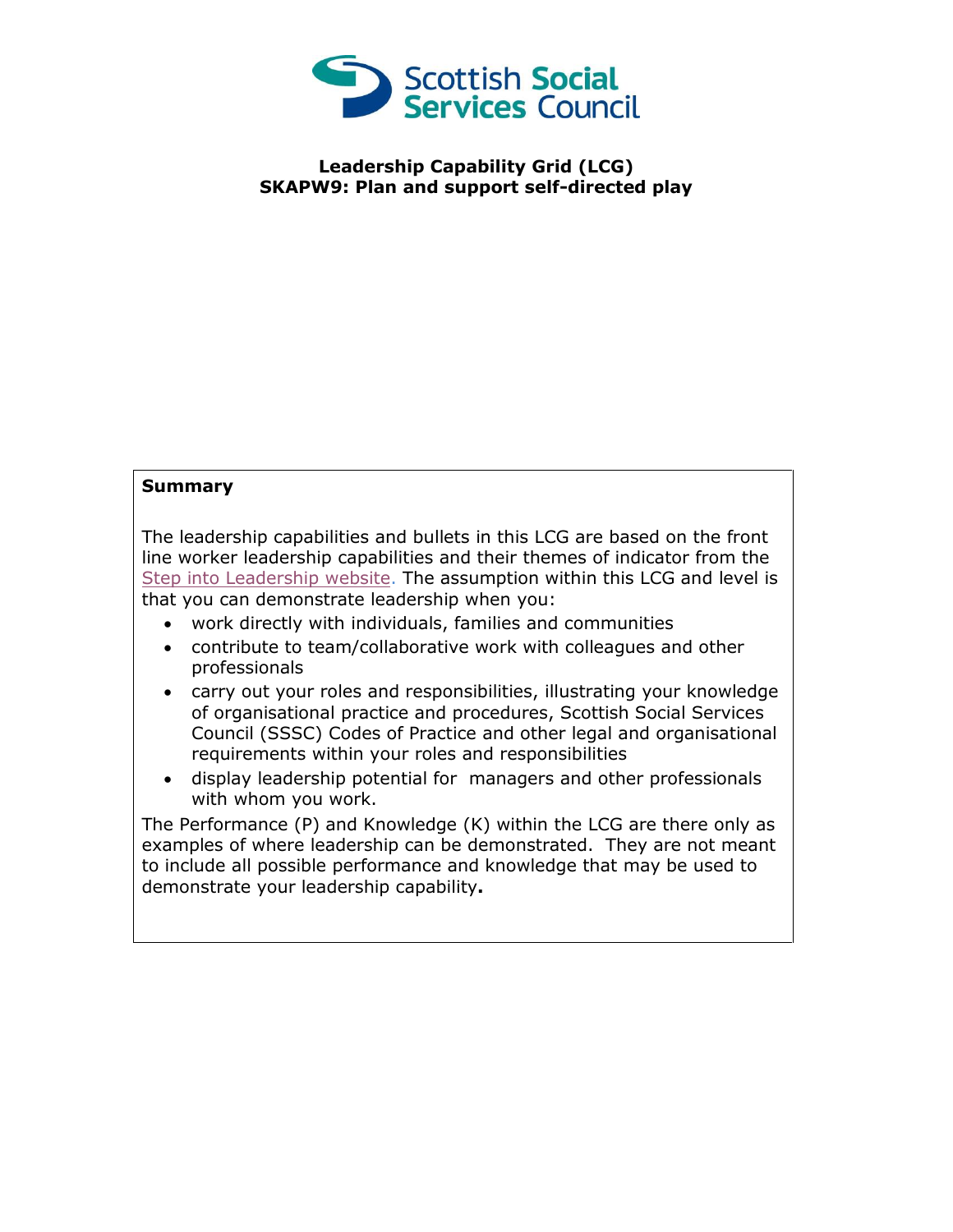

## **Leadership Capability Grid (LCG) SKAPW9: Plan and support self-directed play**

| Leadership<br>capabilities                 | When planning and supporting self-directed play you can demonstrate<br>leadership capabilities by:                                                                                                                                                                                                                                                                                                                                                                                                                                                                                                                                    |
|--------------------------------------------|---------------------------------------------------------------------------------------------------------------------------------------------------------------------------------------------------------------------------------------------------------------------------------------------------------------------------------------------------------------------------------------------------------------------------------------------------------------------------------------------------------------------------------------------------------------------------------------------------------------------------------------|
| <b>Vision</b>                              | Providing a vision for individuals, families, communities, colleagues and your<br>organisation when you:<br>• See how best to make a difference when actively supporting self-directed<br>play (P2, 3, 5-7, 9, 10, 13, 20, 22; K1, 4-6, )<br>• Communicate and promote ownership of the vision when support children in<br>self-directed play $(P4, 5, 8, 9; K1)$<br>• Promote social service values through active participation and<br>personalisation $(P2, 4-7, 20; K1)$<br>See the bigger picture when demonstrating knowledge and practice of<br>$\bullet$<br>organisational, local and national policies and procedures $(K1)$ |
| Self-<br>leadership                        | Displaying self leadership when you:<br>• Demonstrate and adapt leadership in response to planning and supporting<br>play<br>$(P2-7, 9-13, 22)$ and overcoming barriers $(P2, 9)$<br>• Improve own leadership when you seek advice (P4, 5; K20,28,)<br>• Take intelligent risks for supporting self-directed play (P6-12; K6, 13)<br>• Demonstrate and promote resilience when adapting practice and overcoming<br>barriers $(P2, 5, 9)$<br>• Challenge discrimination and oppression ( $K10, 13$ )                                                                                                                                   |
| <b>Motivating</b><br>and inspiring         | Motivating and inspiring others when you:<br>• Inspire people by personal example $(P4, 13, 20, 23)$<br>• Recognise and value the contribution of others ( $P4$ , 13)<br>• Support the creation of a learning and performance culture ( $P1,2,5,22$ )                                                                                                                                                                                                                                                                                                                                                                                 |
| <b>Empowering</b>                          | Empowering people when you:<br>Enable leadership at all levels (P1-7; K1-3, 6, )<br>Support the creation of a knowledge and management culture by seeking<br>and providing information to enable understanding $(P1-5, 9)$<br>Promote professional autonomy (P1-22; K1-3, 6)<br>$\bullet$                                                                                                                                                                                                                                                                                                                                             |
| <b>Collaborating</b><br>and<br>influencing | Collaborating and influencing when you:<br>Understanding and valuing the perspectives of others (P4)                                                                                                                                                                                                                                                                                                                                                                                                                                                                                                                                  |
| <b>Creativity</b><br>and<br>innovation     | Using creativity and innovations in your work when you:<br>• See opportunities to do things differently ( $P3$ , $9$ ; $K2$ )                                                                                                                                                                                                                                                                                                                                                                                                                                                                                                         |